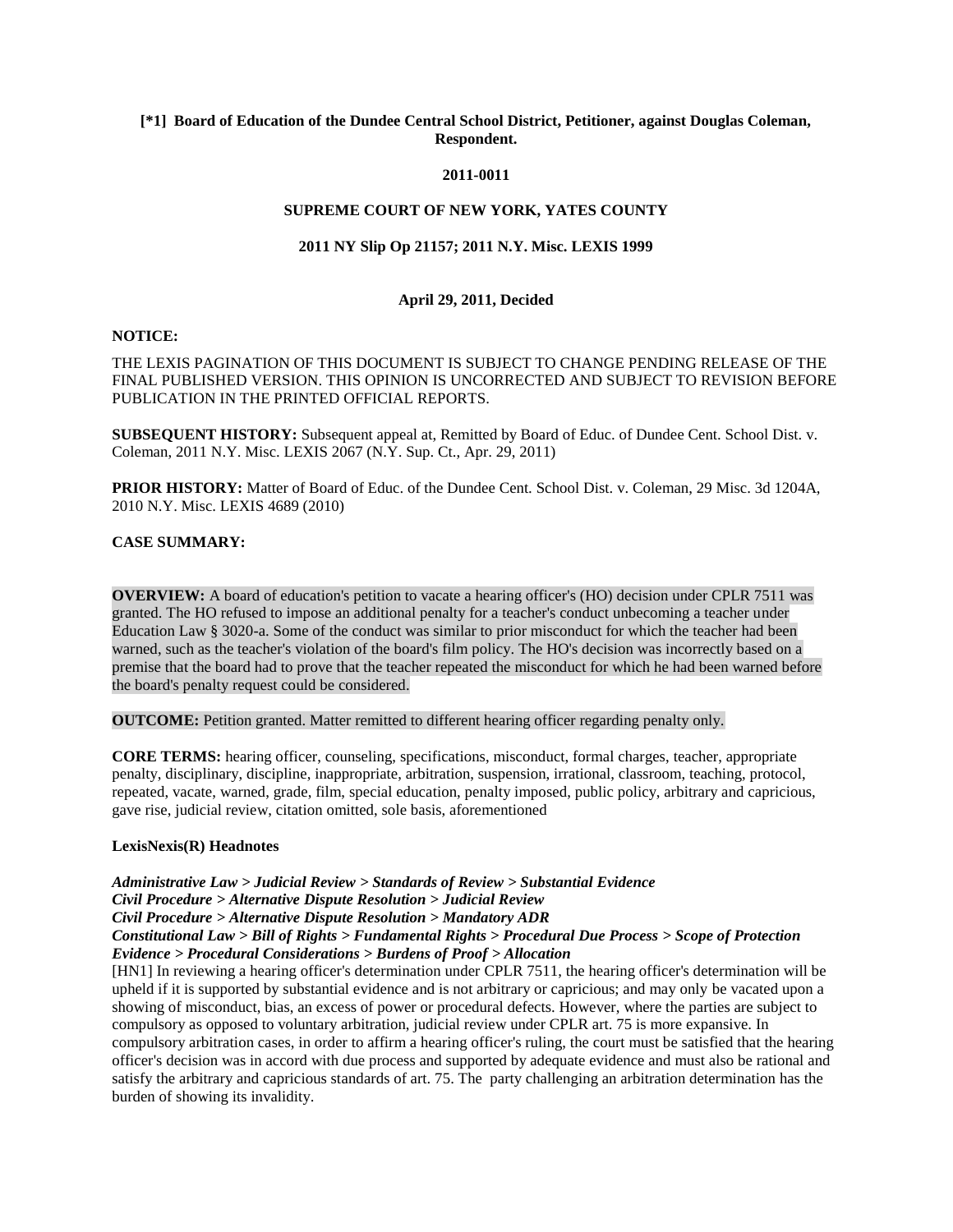## *Education Law > Faculty & Staff > Discipline & Dismissal > Administrative Proceedings > General Overview Education Law > Faculty & Staff > Discipline & Dismissal > Causes*

[HN2] A school district is not precluded from bringing Education Law § 3020-a charges based upon the conduct that gave rise to counseling memoranda, and to ask that an appropriate penalty be assessed if the charges are sustained.

# *Education Law > Faculty & Staff > Discipline & Dismissal > Administrative Proceedings > Appeals & Reviews Education Law > Faculty & Staff > Discipline & Dismissal > Causes*

[HN3] Normally, the standard for reviewing a penalty imposed after a hearing pursuant to Education Law § 3020-a is whether the punishment of dismissal was so disproportionate to the offenses as to be shocking to the court's sense of fairness.

## *Administrative Law > Judicial Review > Standards of Review > Substantial Evidence*

*Education Law > Faculty & Staff > Discipline & Dismissal > Administrative Proceedings > Appeals & Reviews* [HN4] The standard of review of a hearing officer's decision that allegedly based an Education Law § 3020-a penalty based on an improper standard is whether the award is supported by evidence or other basis in reason, as may be appropriate and appearing in the record.

**COUNSEL: [\*\*1]** For Petitioner: Ferrara, Fiorenza, Larrison, Barrett & Reitz, P.C., (Eric J. Wilson, Esq., of counsel).

For Respondent: Richard E. Casagrande, Esq. - NYSUT G.C., (Timothy S. Taylor, Esq., of counsel).

**JUDGES:** Hon. W. Patrick Falvey, J.

**OPINION BY:** W. Patrick Falvey

## **OPINION**

W. Patrick Falvey, J.

The petitioner, Board of Education of the Dundee Central School District (hereinafter, "Dundee"), has filed this application to vacate and/or modify the decision and award on remand of a hearing officer dated January 7, 2011 pursuant to CPLR section 7511. The decision and award on remand occurred following this Court's Memorandum Decision and Judgement in *Dundee Central School District v. Coleman*, docket No. 2010-0248, 29 Misc. 3d 1204[A], 2010 NY Slip Op 51684[U] dated 2010 (Ex. B) (hereinafter, "2010 Decision"). In the original proceeding, several other charges were sustained and others dismissed, which are not in issue herein and are not part of the remand. The challenge by Dundee is only to the remand penalty imposed. No challenges have been raised to the other determinations made by the hearing officer upon remand.

In this Court's 2010 Decision, Charge 1, specifications 1.1-1.3 and Charge 2, Specifications 2.1-2.3 were reinstated, and those Charges were  $[**2]$  remanded to the Hearing Officer for reconsideration. Basically, the specifications in Charge 1 and Charge 2 mirrored each other, except the specifications in Charge 1 were under the caption of "conduct unbecoming a teacher", and the specifications in Charge 2 were under the caption of "insubordination".

In the Remand Decision(Ex. A), the Hearing Officer dismissed Charge 2 in its entirety, including all specifications therein, finding there was insufficient evidence to support a charge of insubordination. He sustained, however, Charge 1, Specification 1.3 as conduct unbecoming a teacher, finding Coleman attempted to bypass Dundee procedure concerning the use of movies **[\*2]** within the classroom. The Hearing Officer also partially sustained Charge 1, Specification 1.1, wherein Coleman administered an exam to his 12th Grade Government students that contained misspellings, was the same test as used two years previously, tested at a lower academic level than should have been presented and contained inappropriate and suggestive vocabulary terms. The Hearing Officer also found Charge 1, Specification 2.1 supported, to the extent that Coleman made inappropriate references to a special education **[\*\*3]** student and a special education teacher on a 12th grade Government exam in a failed attempt at humor. The Hearing Officer found Coleman did not intend to demean or ridicule the special education student (Ex. A).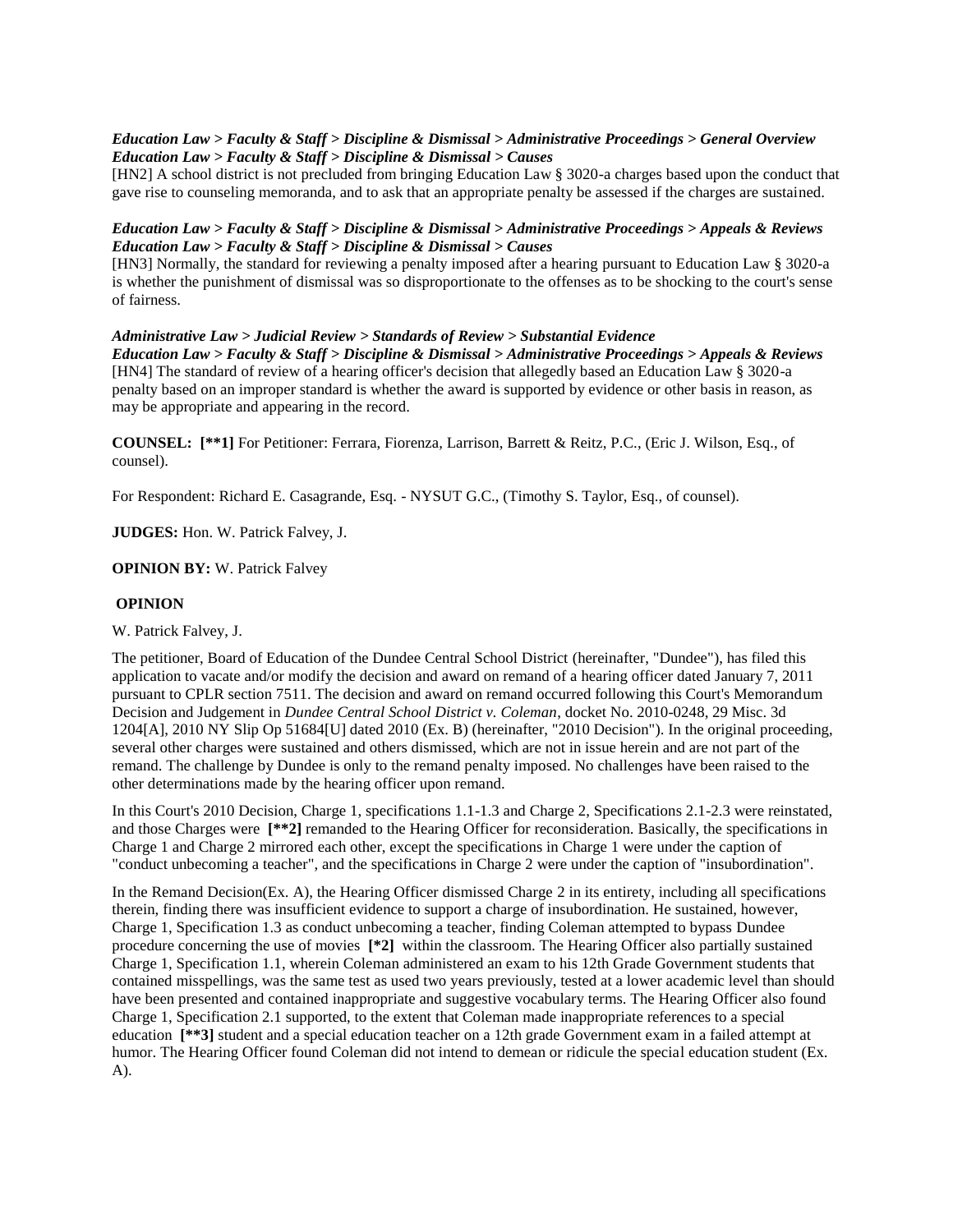As noted above, Dundee does not challenge the Hearing Officer's findings as set forth; it only challenges the Hearing Officer's determination that no additional penalty should be imposed after reconsideration. The original penalty that was imposed was a suspension from all teaching duties, without pay, but with continued medical insurance benefits, for a period of six (6) consecutive months (Ex. C, page 24). This Court struck the requirement that Dundee continue the medical insurance benefits in its 2010 Decision.

Dundee alleges the Hearing Officer's decision on the issue of the appropriate penalty was excessively lenient; against public policy and was arbitrary and capricious. Further, the Hearing Officer's decision was irrational, according to Dundee, because he refused to impose additional discipline against respondent after finding him guilty of additional charges. Accordingly, the School District asks that only the determination of penalty be vacated and that this matter **[\*\*4]** be remanded to a different hearing officer for a new determination on the appropriate penalty.

Counsel for the respondent, Douglas Coleman (hereinafter "Coleman"), opposes the application arguing vacatur is not supported by public policy; that the Hearing Officer's decision was indeed rational; that the Hearing Officer correctly applied the *Holt* [(*Holt v. Webutuck Central School District*, 52 NY2d 625, 422 N.E.2d 499, 439 N.Y.S.2d 839(1981)] standard and that the penalty of six months suspension was not lenient.

This Court notes it is clear the Hearing Officer gave considerable thought and attention in making his Remand Decision. Although he was very thorough, the question at bar is whether the penalty determination was flawed due to the Hearing Officer's interpretation of the "just cause standard", thus rendering his determination irrational.

With regard to the Dundee's request to vacate the Hearing Officer's determination, "... the standard of judicial review pursuant to CPLR section 7511 is as follows: [HN1] A hearing officer's determination will be upheld if it is supported by substantial evidence and is not arbitrary or capricious; and may only be vacated upon a showing of "misconduct, bias, an excess of power or procedural **[\*\*5]** defects." *Lackow v. Department of Education*, 51 AD3d 563, 859 N.Y.S.2d 52(1st Dept 2008), quoting from *Austin v. Board of Education*, 280 AD2d 365, 720 N.Y.S.2d 344 (1st Dept 2001). However, where, as in the instant case, the parties are subject to compulsory as opposed to voluntary arbitration, judicial review under CPLR Article 75 is more expansive. In compulsory arbitration cases, in order to affirm a hearing officer's ruling, the court must be satisfied that the hearing officer's decision was "in accord with due process and supported by adequate evidence and must also be rational and satisfy the arbitrary and capricious standards of CPLR Article 75" (citation omitted). *Denhoff v. Mamaroneck Union Free School District*, 29 Misc 3d 1207[A], 2010 NY Slip Op 51742[U] (NY Sup 2010). The **[\*3]** party challenging an arbitration determination has the burden of showing its invalidity. *Lackow v. Department of Education*, 51 AD3d at 568, citing *Caso v. Coffey*, 41 NY2d 153, 159, 359 N.E.2d 683, 391 N.Y.S.2d 88 (1976).

In this case, the Hearing Officer noted that several factors need to be considered in determining an appropriate penalty. He noted many positive points about Coleman's long teaching history, including an enthusiasm for his subject matter, good classroom management, and a good **[\*\*6]** pace for instruction (Ex. A, page 15). He also determined Coleman was not incorrigible. He then stated, "Given the former imposition of a six month disciplinary suspension for those proven offenses, there remains a question as to any further penalty or discipline as a result of this decision Remand." (Ex. A, Remand Decision, page 16). The Hearing Officer focused on the counseling memoranda Dundee gave Coleman after the underlying incidents. Specifically, there were June, 2007 memos following the inappropriate tests he gave his 12th Grade Government students, which among other things, directed Coleman to provide Dundee with "hard copies of the course syllabi...(and) lessons plans...(weekly)..." (Ex. A, page 17), and alerted him "...that the purpose of this memo is to warn you of the serious consequences of any future incident, and to instruct you as to how to avoid such problems in the future;" along with Superintendent Zimar's followup memo noting, "We've been down this road before and I sincerely hope that we do not have to travel that highway again.". The Hearing Officer noted the counseling memoranda given in September, 2007, relating to Coleman's improper attempt to have parents **[\*\*7]** sign permission slips for students to view films in his classroom that did not comport with existing Dundee protocol (Ex. A, page 18), which informed Coleman that "The purpose of this letter is to inform you of the seriousness of these concerns and to prevent the reoccurrence of further issues. This memo should not be construed as a formal accusation, charge or disciplinary action. However, non compliance with these requests could result in formal action." After reviewing the aforementioned counseling memoranda, the Hearing Officer noted there was no proof any of the warned offenses were repeated by Coleman. He concluded, "As such, I find and conclude that these Counseling Memoranda are a crucial preface to the progressive disciplinary scheme inherent in the just cause protocol under section 3020-a." (Ex. A - pages 16-19). The Hearing Officer summarized: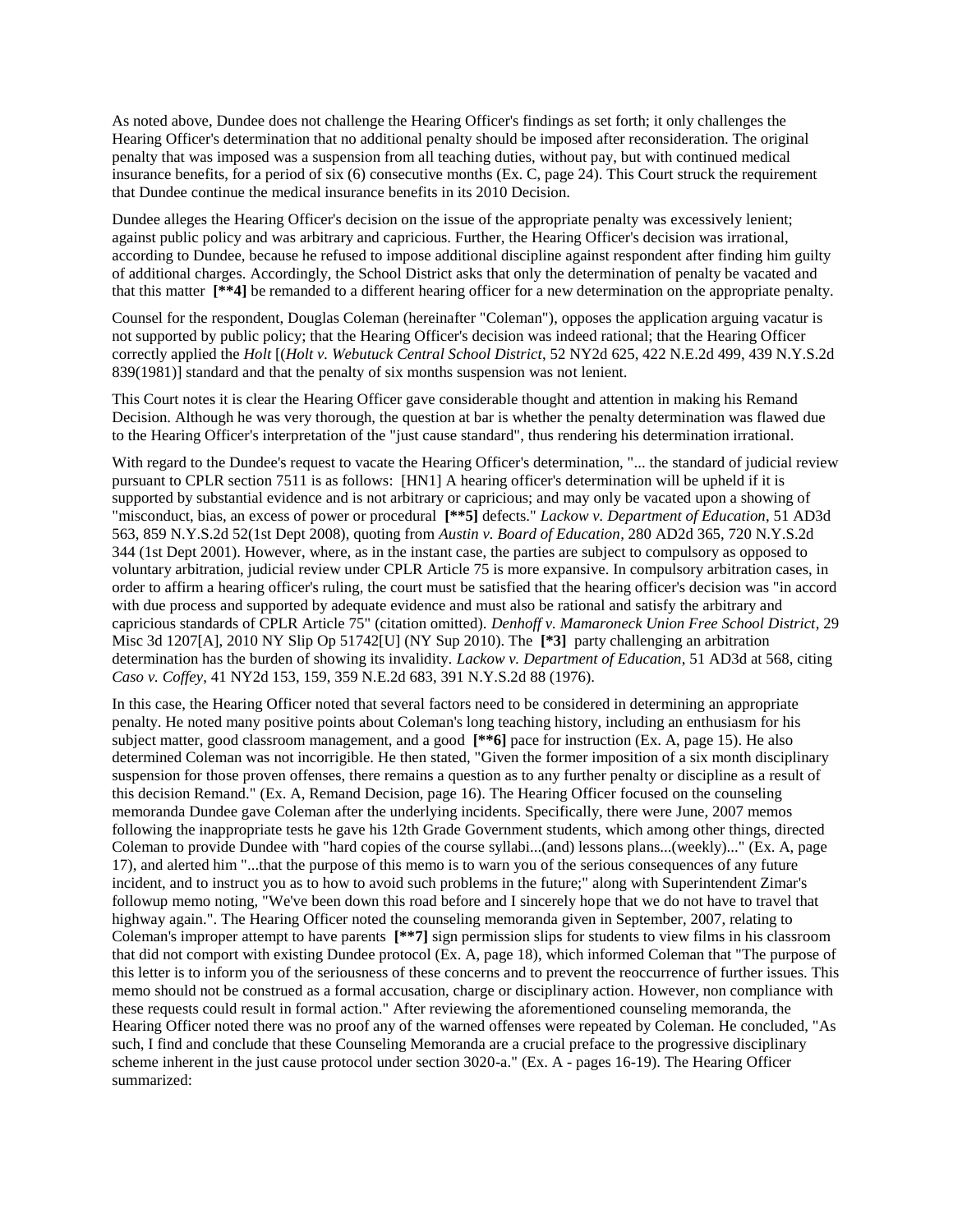"Given the foregoing, I find and conclude that the proper consequence for those Specifications either sustained or partially sustained lies in the memoranda issued by the District as noted and discussed above. It would be inherently unfair and totally contrary to the just cause protocol to issue further discipline to the Respondent **[\*\*8]** for actions that were never repeated and I will not do so."

The issue Dundee argues is that it believes the Hearing Officer refused to consider the imposition of a penalty for the charges he sustained upon remand, under a misinterpretation of the *Holt* (see 52 NY2d 625, 422 N.E.2d 499, 439 N.Y.S.2d 839) standard. The District submits that the Hearing Officer's ruling is that if a School District issues a counseling memo, and the warned against conduct has not re-occurred, the School District cannot seek any additional penalty within the context of a subsequent Education Law section 3020-a hearing, for the same conduct. Dundee submits this **[\*4]** interpretation violates and gives an irrational construction to existing law, and more specifically, that his reasoning is contrary to *Holt* (52 NY2d at 625) and this Court's 2010 decision.

Dundee's argument is well taken. Clearly, as this Court previously ruled, [HN2] Dundee was not precluded from bringing Education Law section 3020-a charges based upon the conduct that gave rise to the aforementioned counseling memoranda, and to ask that an appropriate penalty be assessed if the charges were sustained. *Holt* at 634, *Heslop v. Bd. of Education, Newfield Central School District*, 191 AD2d 875, 877, 594 N.Y.S.2d 871(3rd Dept 1993). **[\*\*9]** Counsel for Coleman argues that *Holt* states such counseling memoranda can only be used to "support" formal disciplinary charges, but can't be the sole basis of formal charges. This Court disagrees with counsel's interpretation of the word "support" in the *Holt* decision, and as previously ruled, the underlying conduct referenced in the counseling memoranda can be the sole basis for formal Education Law section 3020-a charges.

Counsel further submits, "If it is permissible to place a letter of criticism in a teacher's file without preferring formal charges because it relates to an incident too minor to require formal charges, than the District cannot reverse itself once the letter is in the file, alleging that the same incident is now serious enough to form the basis for formal discipline, unless the teacher has violated the warnings set forth in the memorandum or letter. It is this inconsistency that the Hearing Officer found to violate the elements of due process and fundamental fairness embodied in the statute." (Timothy S. Taylor, Esq., Memorandum of Law, page 28). The difficulty with this argument is that it is contrary to existing case law. *Holt* at 634, *Heslop* at 877. It is within **[\*\*10]** the School District's discretion on how to proceed.

Here, Dundee started with counseling memoranda concerning the misbehaviors sustained by the Hearing Officer. Additional unrelated misconduct occurred *afterwards*, much of which was previously sustained by the Hearing Officer as part of his original decision (Ex. C). It was only logical for Dundee to bring formal charges regarding all underlying incidents, and to request a penalty based upon the totality of the circumstances. The question is not, as the Hearing Officer suggests, whether an additional penalty should be imposed for the now determined acts of misconduct, but rather, whether the penalty for the entire course of misconduct should be enhanced. The determined acts of misconduct cannot be viewed in isolation from each other. It is the history of conduct that must be considered, a fact the Hearing Officer tacitly admitted by his consideration of the positive aspects of Coleman's teaching record. Some of the conduct sustained after remand was similar to prior conduct for which Coleman had been previously warned. In 1995, Coleman signed an agreement acknowledging Dundee's film viewing policy and asserting he would comply with the  $[**11]$  same in the future (See 2010 Decision, page 2). Upon remand, Coleman was found to have violated the District's film policy.

[HN3] Normally, "the standard for reviewing a penalty imposed after a hearing pursuant to Education Law section 3020-a is whether the punishment of dismissal was so disproportionate to the offenses as to be shocking to the court's sense of fairness (citations omitted)." *Lackow v. Department of Education*, 51 AD3d at 569 (1st Dept 2008). Here, the Court never addresses that standard, because the issue is whether the Hearing Officer's determination is based upon a flawed interpretation of the meaning of "just cause" and its purported limitations on the imposition of an Education Law section 3020-a penalty when a School District previously issued counseling memoranda. **[\*5]**

[HN4] "The standard of review is "whether the award is supported by evidence or other basis in reason, as may be appropriate and appearing in the record." *Mount St. Mary's Hospital of Niagara Falls v. Catherwood*, 26 NY2d 493, 508-509, 260 N.E.2d 508, 311 N.Y.S.2d 863 (1970); *Smith v. NY City Department of Education* 29 Misc 3d 1224[A], 2010 NY Slip Op 51989[U] (NY Sup 2010).

The Court therefore finds the Hearing Officer's decision regarding penalty lacks a rational basis, **[\*\*12]** due to his improper reliance on the premise that Dundee had to prove Coleman repeated the misconduct that gave rise to the counseling memoranda, before he would consider Dundee's request for a penalty. In light of this Finding, the Court does not reach the other arguments advanced by Dundee.